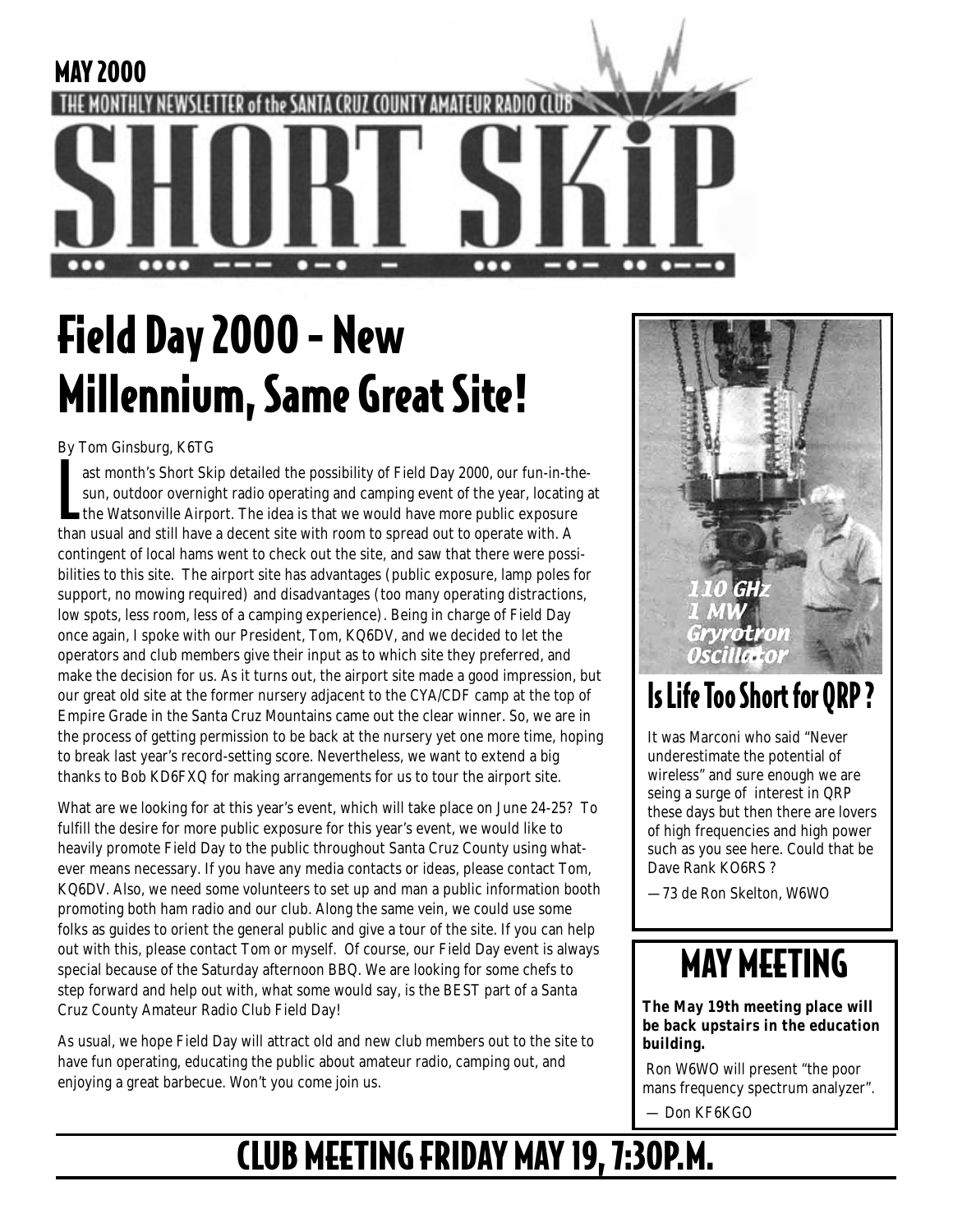### 2 MAY 2000 SHORT SKiP



Published 12 times per year. Free to members. *Santa Cruz County Amateur Radio Club, Inc.*

> Post Office Box 238 Santa Cruz, CA 95061-0238

> > Editor and Publisher Ron Baldwin, K6EXT (408) 427-0565 K6EXT@fireclay.com

Columnist Art Lee, WF6P Production and Distribution Dave Harbaugh, W6TUW

# WATSONVILLE AIR SHOW

Every year on Memorial Day weekend, the city of Watsonville holds a Fly-In and Air Show at the Watsonville Airport, currently home to some 300 aircraft. With an average weekend attendance of around 10,000 to 15,000 there is an overwhelming need for public safety support and a big part of that is communications.

We will, once again, need somewhere on the order of 30 radio operators for Saturday and Sunday May 27 -28 and about 15 operators for the night show on Friday May 26. Activities for the Amateurs will begin on Saturday and Sunday at 8:00 am with check-in followed by the first briefing at 8:30 am. There will be some time for viewing the air craft and the vendor booths before the final safety briefing at 11:00 am. Assignments will be made following the safety briefing and we will take up positions until given the stand down order from Fly-In Command.

The web page is located at <http:// www.kjsl.com/wvi>.

Bob Wiser, KD6FXQ

Emergency Coordinator (EC) Watsonville ARES PHONE: 831-728-4198 EMAIL: bobwiser@aol.com



Jeff, AC6KW, and I participated in this yearís QRP To The Field contest on Saturday, April 29. We set up our stations on the cliff at New Brighton State Beach, thereby qualifying as an ìOCî (ocean) station, as this years theme was to operate on or nearby bodies of water. Ron, W6WO, dropped by and operated for awhile and helped me with station break down. Also Mike, KF6UXB , stopped by and did a great job of acting as our Public Information Officer, describing what we were up to interested visitors

who happened by. Propagation was good and we made contacts from coast to coast and everywhere in between using my 20 meter dipole up about 40 feet, and Jeffís ìTromboneî antenna on post next to our picnic table. The weather was beautiful and a great time was had by all.

Field Day this year will be held once again at the CDF site at the top of Empire Grade. Thank you Cap, KE6AFE, for once again procuring the CDF site for us.

Due consideration was given to the Watsonville Airport as an alternative site, and I thank Bob Wiser, KD6FXQ, for pulling the appropriate strings to get us permission to operate from there. The airport site was intriguing, but space was limited, and in the final analysis it was decided that given the size and scope of our Field Day operation we would best be served by returning to the CDF site. Time is flying, so if you intend to participate in Field Day please communicate to Tom Ginsburg, K6TG, in what capacity you will serve, and what equipment you can provide. Field Day entails a lot of hard work, and is also a lot of fun, so hope to see you there!

— Tom

With Appreciation Dear Firinds, remark to me tour<br>children to know how youfelt about<br>children to know how youffelt about<br>Roy. and seeing so many of you at the Roy. and seeing so many at artwarming.<br>memorial service was litaritwarming.<br>memorial service the beautiful fland.<br>many you sent sympathy carde<br>that I have mount Hermon Bobest Remunbrance<br>are to the mome. I hope I am forgio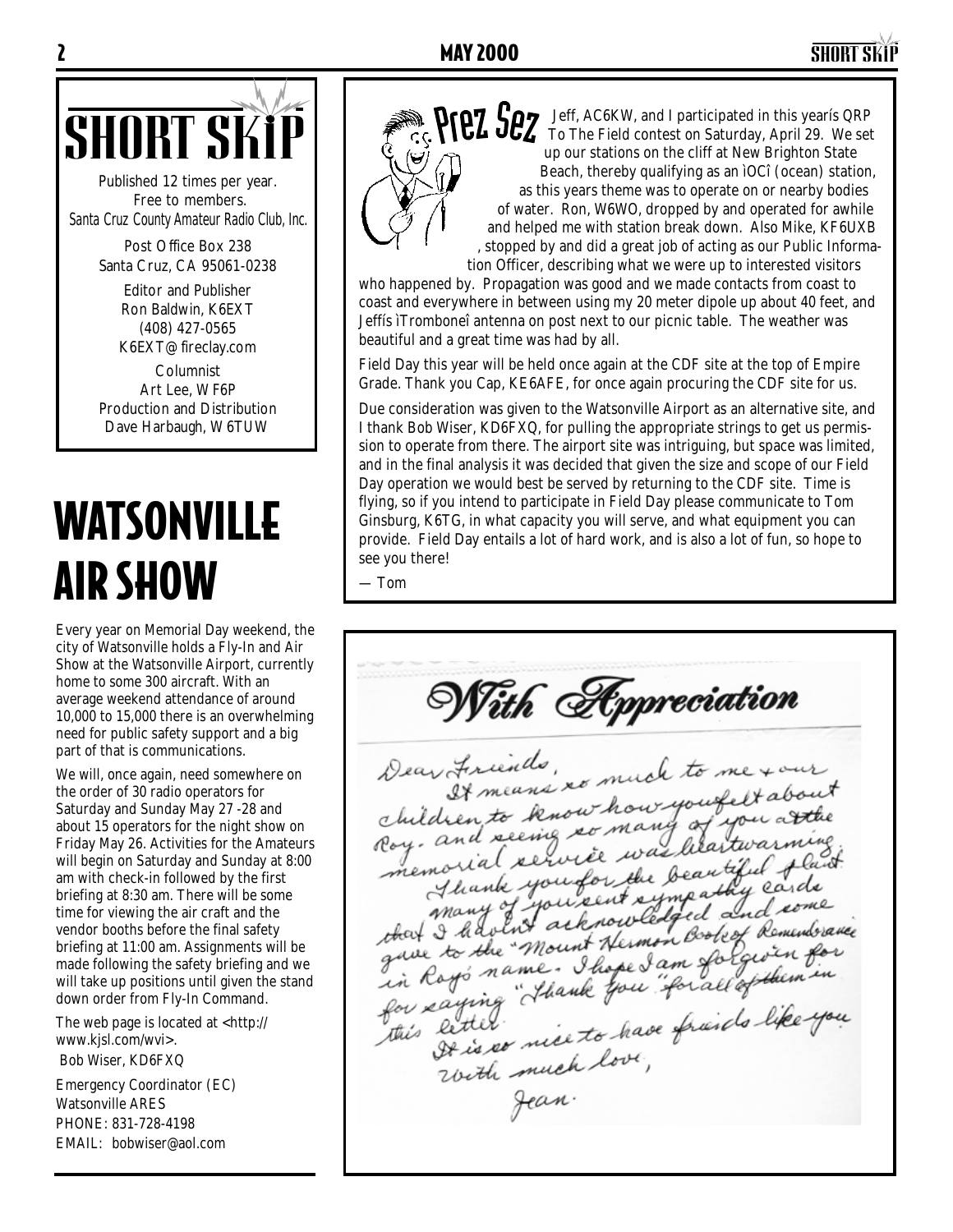# QRP TO THE FIELD



Tom KQ6DV Jeff AC6KW

Three club members work the 'QRP to the Field' contest at New Brighton State Beach on April 29. See Prez Sez.

Tuner, QRP Radio and Key



Jeff AC6KW, Mike KF6UXB and Ron W6WO

## SO, WHERE'S MY NEW TICKET?

Despite an infusion of temporary help, Volunteer Examiner Coordinators continue struggling to process the huge influx of exam session paperwork resulting from Amateur Radio "restructuring" that went into effect April 15. As a result, license grants from post-April 15 applications are taking up to four weeks.

"How do y'all spell 'busy'?" asks ARRL-VEC Manager Bart Jahnke, W9JJ, who, along with his staff, has been putting in a lot of overtime and weekend hours lately. Jahnke jokes about imposing a moratorium on sick leave.

Boxes of applications continue arriving to be logged in at ARRL-VEC, which has added three temporary staffers. Jahnke says the ARRL-VEC now has caught up with the paperwork backlog from pre-April 15 test sessions. The ARRL-VEC served nearly 35,800 applicants between January 1 and April 14. It continues to deal with the nearly 16,000 applications logged in from April 15 through April 25, most of them from April 15 test sessions. Jahnke points out that while VE teams have 10 days to ship session paperwork to ARRL-VEC, the transit time can be as long as a week.

"At this point, Jahnke said this week, we're just wrapping up the April 18 receipts and moving on to April 19 and 20.

Maia cites a similar number. He said it's taking about three weeks "from receipt to filing" and says that license grants applied for via W5YI-VEC are taking up to a month from the exam date. "Right now, we're filing sessions received at W5YI-VEC April 25," he said.

Statistics to date suggest a total of more than 13,000 new Generals and more than 10,000 new Extra class hams as a result of restructuring—and those numbers undoubtedly will continue to rise. As ARRL President Jim Haynie, W5JBP, recently put it: "Amateur Radio is on a roll!"

**Don't forget to bring all your surplus equipment for our swap table again this month (and bring some cash!). The swap table was a great success at our last meeting. Let's do it again!**



The Santa Cruz County Office of Emergency Services furnishes three repeaters to ARES. The repeaters are operated by ARES. All repeaters require a PL of 94.8. The frequencies and locations are as follows:

| KD6FXO | 147.015+ | Watsonvile        |
|--------|----------|-------------------|
| N6IYA  | 146.745- | <b>Bonny Doon</b> |
| W6FKD  | 146.835- | Summit            |

**Watsonville ARES** Net meets each Thursday night 8:30PM on the K6BJ and KI6EH (linked) Repeaters at 146.79- / 147.945- Mhz.

The **Santa Cruz ARES** meets the second Tuesday each month at the Santa Cruz Red Cross on Soquel Avenue at 7:30PM. Net meets each Monday at 8:30PM on 146.836 - Pl 94.8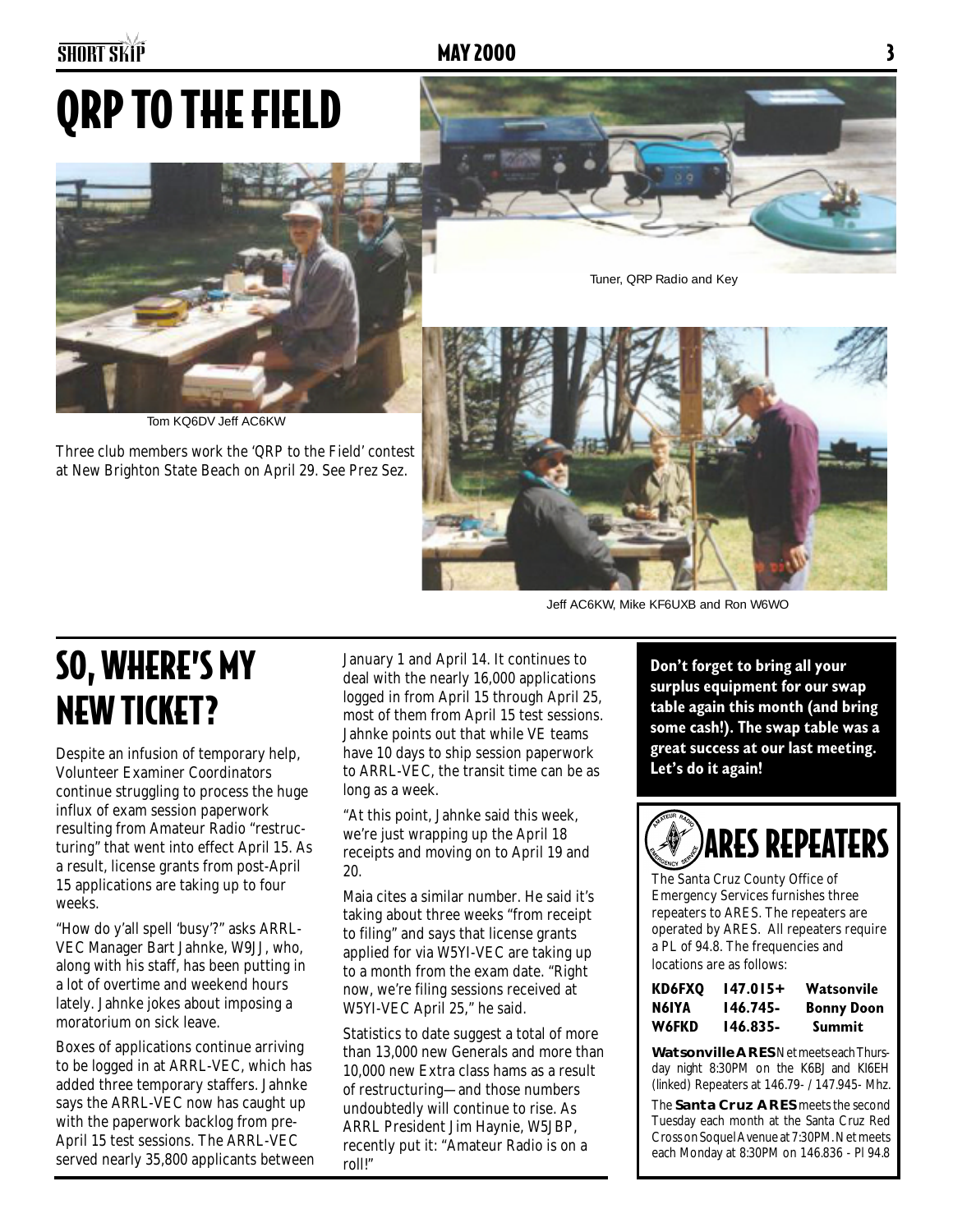### 4 MAY 2000 SHORT SKiP



I was happy to read Leon Fletcher's latest article in the May issue of Monitoring Times magazine. Leon's piece, "Museum For Monitors" covered the shipboard radio museum adjacent to San Francisco's Fisherman's Wharf. The ships' radio museum occupies the second and third floors of the San Francisco Maritime museum. Radio equipment on view ranges from old time "cat's whiskers" receivers to modern Emergency Position Indicating Radio Beacons (EPIRBS). According to Leon, the highlight of the display is the authentic recreation of an entire radio room of a WWII Victory ship. The transmitter on display came from the USNS General John Pope (AP-110) from the mothball fleet of old ships moored in nearby Suisan Bay. For those of us interested in Maritime Radio, Leon offers information as to hours, parking and other essentials to getting to the museum. Several photos accompany the article. Leon, AA6ZG, holds an Extra class license and is a frequent contributor to Monitoring Times and other ham radio publications.

Dan Anderson, AA6GD, and I were invited out to Watsonville to evaluate some ham equipment belonging to Dean Litts, W6YOV, now a silent key. Until his recent death, Dean operated as northern relay and net control for the Baja California Maritime Mobile net. Dean used a Kenwood 440 HF rig for his daily operating but had several pieces of Collins gear, plus a Heathkit or two, and a couple of Swan Transceivers. His widow is trying to sell the equipment before she moves out of state. Dan has details, prices she wants, makes and models. If you are interested, give Dan a call. He is good in the club roster. This might be a good time for all of us to take stock of our own ham gear and perhaps

make a listing of approximate value, location and identification of test equipment, transceivers, power supplies, etc. Not only is this a good idea for insurance purposes but also may help your survivors in sorting things out when the designator SK finds us.

On a more cheery note. My XYL Donna, AB6XJ, and I had breakfast on a rainy morning with Jim Piper, KD6YKL, and XYL Doris, KF6IOW. Well, we almost did. They were just being served when we came into the Country Waffles café in Watsonville. Had a short chat before and after eating. The Quarter Century Wireless Club meets there often. It is a nice place to have breakfast near the airport.

Two-meter rigs. Always nice to have when convoying in two different cars. Chatted with daughter-in-law Cybele, KC6ZQS, all the way down on our return from Sacramento last week. Can't do this on cell phones! Cybele had to break off and return to Sacramento to check on something left undone but we had set up a rendezvous at the Black Oak Restaurant, about 50 miles south of Sacramento. On our trip through Pinole we tried to raise my brother Stanley, KB6SEI, on their club repeater. Without fail, someone hears us and gives Stanley a call and brings him up on frequency. We always stop by for coffee. Nice folks on that repeater. The Pinole repeater  $(145.110 -)$  does not have PL, so it is easy to get through to them. Cybele and grandkids stayed with us while our son Randy, N6UZI, served with a Naval Reserve Unit at Dubrovnik, Croatia, for his annual two weeks training.



## NEW MEXICO BURNING!

New Mexico ARRL Section Manager Joe Knight, W5PDY, reports that dozens of Amateur Radio operators are assisting in the Los Alamos, New Mexico, fire evacuation and emergency response.

"We had over 100 people involved," said Knight. Amateurs have served as liaison between all evacuation points, and at least one ham is stationed at every Red Cross shelter. "The hams are cooperating beautifully in getting the help where it's needed." Most of the hams are ARES, RACES or search and rescue team members, plus members of Navy and Air Force MARS. Hams also are active in providing emergency assistance in four other major fire situations in New Mexico.

Amateurs in the Los Alamos area have been using VHF repeaters—including one buried underground—to handle emergency traffic. "Communications is going very well," Knight reported. He said the underground repeater—the solar-powered KB5RX machine on 145.19 MHz—has been a mainstay in the Los Alamos emergency response effort.

"It's down in a 32-gallon drum, down in the ground below several feet of dirt," he explained. A piece of Heliax feedline connects the repeater to a fiberglass antenna. "The thing we were worried about was the fiberglass antenna, which is on top of the tower, and the flames were licking up at the tower, but it's still operational," Knight said. "We're still using it for communication, and it's going 24-hours a day."

## HAVE YOU MOVED?

If you have a mailing (snail mail) address change please tell Cap. It costs the club money and someone has to stand in line at the post office if the post office returns your Short Skip. We don't always know to who the returned Short Skip was to until we redeem it for \$.50.

— Thanks, Allen WB6RWU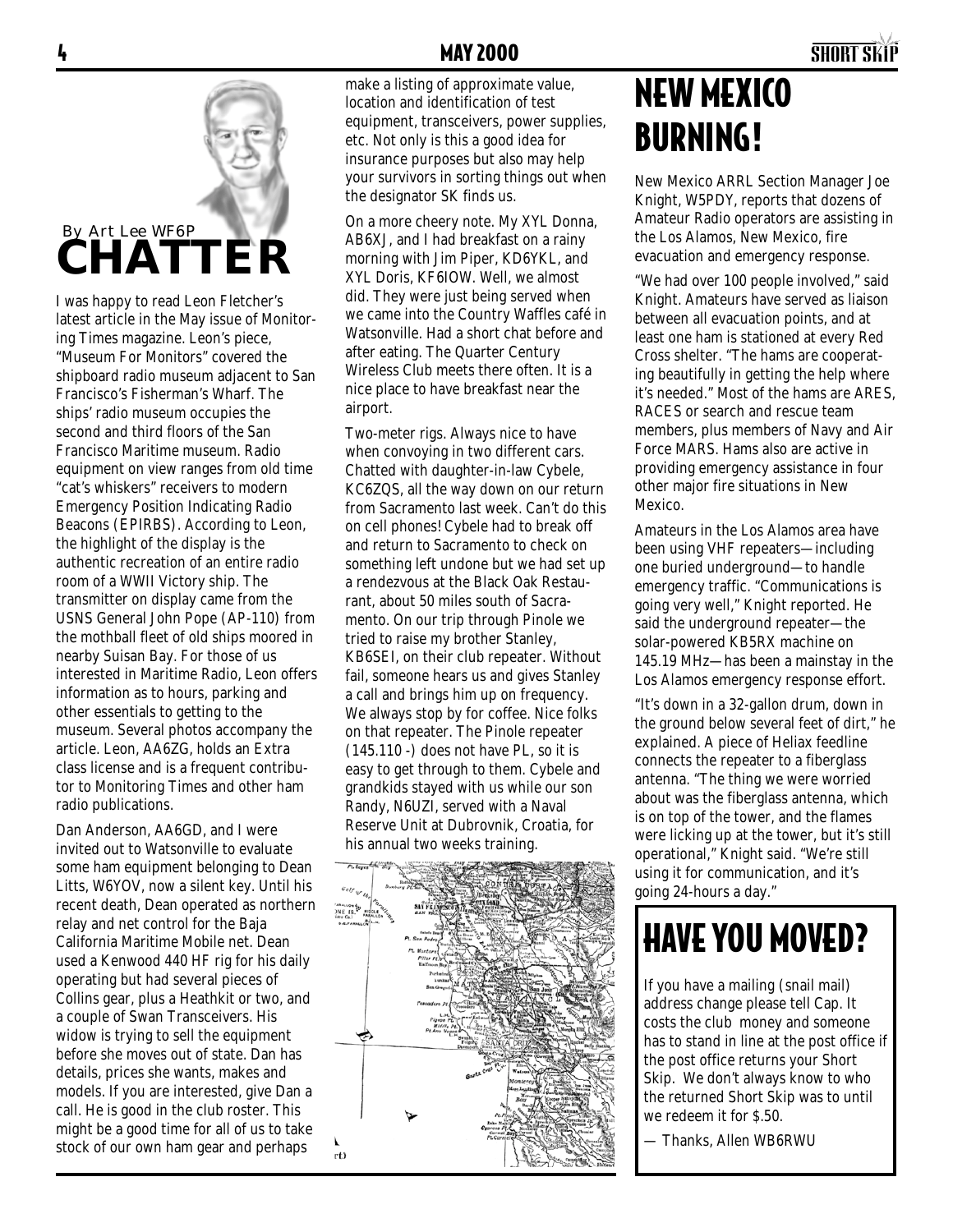## SHORT SKIP **MAY 2000** SHORT SKIP MINUTES OF THE SCCARC

### **FEBRUARY 18, 2000 MEETING**

A regular meeting of the board was called to order at 1840 hours PST on Friday February 18, 2000 at Dominican Hospital Education Center in Santa Cruz. The president, Tom KQ6DV, was in the chair. Also present were the vice president, Don KF6KGO; the secretary, Cap KE6AFE; and the members of the board, Bruce AC6DN, Bill W6PAD, Lauren KC6TPW, and Ron W6WO. Additionally, Dave KO6RS, Dave W6TUW and Jim KD6YKL were in attendance.

On a motion by Tom, Dave KO6RS was unanimously appointed to the board to replace Bruce W6FKD who resigned last month as he's moving away from the area.

The minutes of the January board meeting were unanimously approved upon motion by Tom.

During committee reports, Cap gave a report for the repeater committee on the status

of the repeaters and the formation of this year's repeater committee. The club repeater system is working and committee members are being sought. Jim gave a report for the emergency coordination committee, including the current status of ARES in our county and the recent brief ARES callout for flood relief assistance due to flooding of Soquel Creek.

During unfinished business, Tom said he'll appoint someone to complete the routine examination of our 1999 financial records. There was discussion of this year's committees and membership. Tom discussed an idea about a club Elmer list but no action was taken. Tom asked for input on increasing and supporting club activities for this year. Tom suggested that committees, membership, and club events would be further discussed at the March board meeting.

During new business, on a motion by Dave KO6RS, the board unanimously authorized reimbursement of Cap's out of pocket costs for the flower arrangement provided in the club's name during the memorial service for Roy Couzin W6LZL (ex W6JET). Cap mentioned that Roy's family had sincerely thanked the club for the remembrance.

Dave W6TUW explained who has been receiving regular courtesy copies of Shortskip.

With the board's consensus, Dave will update (shorten) the list of those receiving the courtesy copies.

The meeting was adjourned at 1928 hours PST.

### **MARCH 17, 2000 MEETING**

The meeting was called to order at 6:30 PM by President Tom KQ6DV. Board members

present were the VP Don KF6KGO, Treasurer Allen WB6RWU, Bruce AC6DN, Bill W6PAD, Dave KO6RS and Ron W6WO. The board acknowledged the regrets from Secretary Cap KE6AFE. Also present were Nathan KC6IRS, Dave W6TUW and several others. The minutes of the prior meeting were approved by all.

Allen reported that the clubs books had been carefully audited by Nathan and were in good order. The board expressed their appreciation to Nathan for his time and expertise. There was a brief discussion on an option to use a different mailbox service but this would cost more and yield no significant benefits so the idea was dropped. The possibility of the club becoming a 501-c3 organization was mentioned but no discussion ensued.

Tom reiterated his call for suggestions to increase the number of events during the year to build interest in the club. A typical fox-hunt was described by Bruce who said he has a 'fox" which could be used in the future. The idea of organizing a fox-hunt possibly coupled to a social activity such as a BBQ seemed to have appeal.

The idea of combining a club activity with a scout event was well received by the board. A proposal that we select some form of a construction project (possibly with some element of whimsey or competition) was also well received.

It was agreed that we needed to re-invent the holiday brunch to be more economical and provide for more interaction among members, a member pot-luck is a possibility.

Visits to nearby sites of interest might be a possibility.

Tom closed the meeting at 7:30 PM by stating that he was keen to obtain more suggestions from members and would solicit their input by e-mail. Tom asked the board members come forward with specific recommendations.

### **APRIL 21, 2000 MEETING**

A regular meeting of the board was called to order at 1844 hours PDT on Friday, April 21, 2000 at Dominican Hospital in Santa Cruz. The president, Tom KQ6DV, was in the chair. Also present were the vice president, Don KF6KGO; the secretary, Cap KE6AFE; the treasurer, Allen WB6RWU; the members of the board, Bruce AC6DN, Bill W6PAD, Dave KO6RS, Ron W6WO; and a visitor, Dave W6TUW.

The minutes of the March 17 board meeting were unanimously approved upon motion by Dave KO6RS.

The treasurer's report was a financial statement that showed financial activity for the month prior. The report, showing a balance on hand as of April 21 of \$5325.63, was accepted unanimously.

### NASA Demos Internet Protocols

NASA demos Internet protocols for space: NASA recently demonstrated the ability to use standard Internet protocols to communicate with an orbiting spacecraft—as if it were just another node on the Internet. Working with the Operating Missions as Nodes on the Internet (OMNI) project, engineers at NASA's Goddard Space Flight Center have completed the first step in extending Internet access to future spacecraft. Astronaut Ron Parise, WA4SIR, is one of the driving forces in the project. GSFC engineers successfully used standard Internet PING packets to communicate with UoSAT-12, also known as UO-36, through a ground station in Surrey, England. This marked the first time that a spacecraft ever had its own Internet address and was a fully compliant active node on the World Wide Web. More information is available at http:// www.spacedaily.com/news/internet-00l.html.—Joseph Fitzgerald via AMSAT News Service

During new business, a discussion of club membership was held. Cap mentioned that we have 124 members and that is fewer than last year at this time. There has been a slight decline in total members each year since 1993. The board would like to have club members present ideas for increasing membership. Tom will appoint some club members to a working membership committee.

The site selection for this year's Field Day was discussed.

The meeting was adjourned at 1923 hours PDT.

## Treasurer's Report

| As of March 31, 2000                   |            |  |  |  |
|----------------------------------------|------------|--|--|--|
| Checking Acct. Balance                 | \$2.563.63 |  |  |  |
| Checks not returned                    | 71.59      |  |  |  |
| Bill unpaid Telephone                  | 11.57      |  |  |  |
| Bill unpaid Equip. Ins.                | 152.00     |  |  |  |
| American                               |            |  |  |  |
| Century Investment                     | 2745.55    |  |  |  |
|                                        |            |  |  |  |
| - Allen, WB6RWU, Treasurer-May 8, 2000 |            |  |  |  |